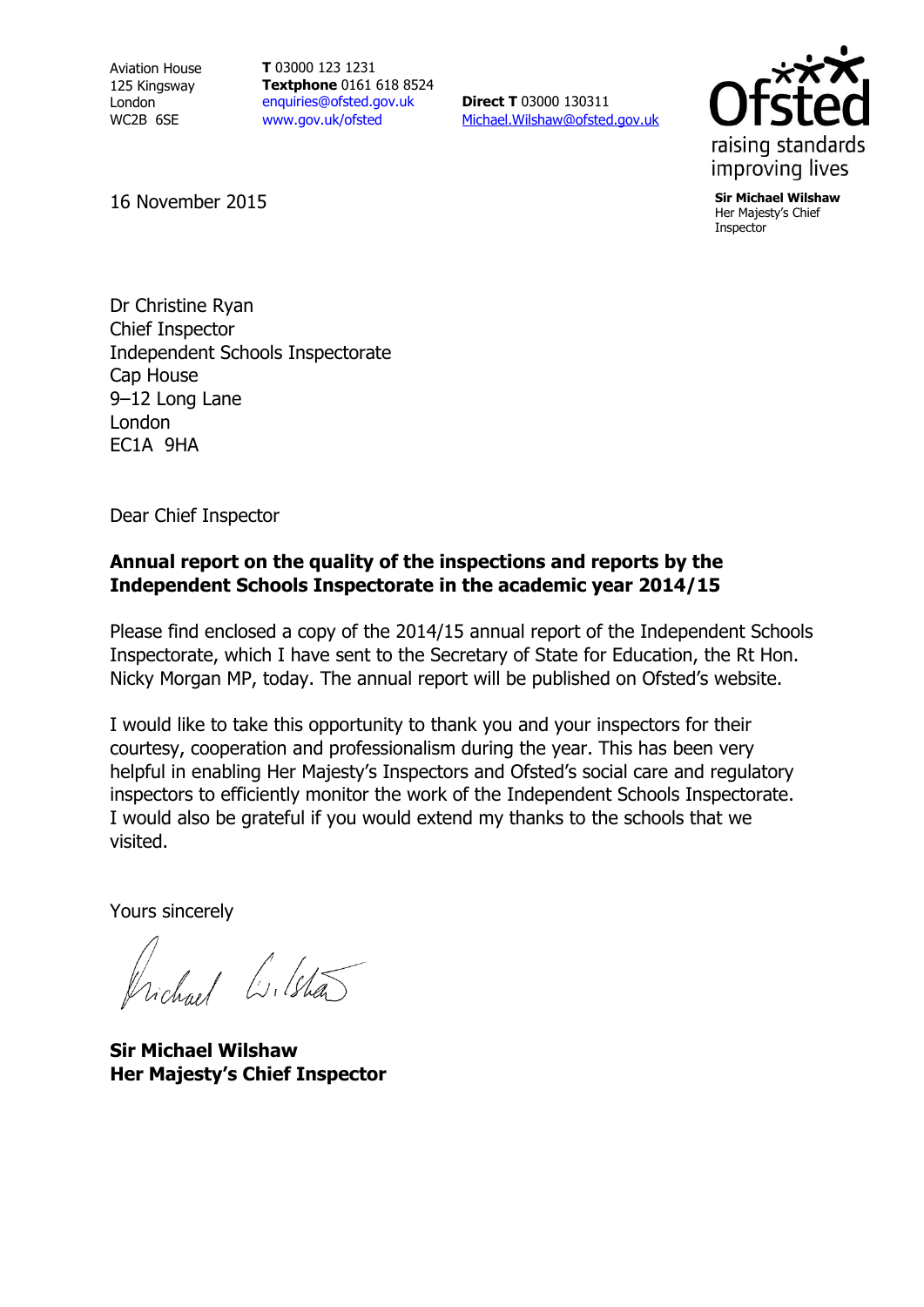Aviation House 125 Kingsway London WC2B 6SE

**T** 03000 123 1231 **Textphone** 0161 618 8524 [enquiries@ofsted.gov.uk](mailto:enquiries@ofsted.gov.uk) [www.gov.uk/ofsted](http://www.gov.uk/ofsted)

**Direct T** 03000 130311 [Michael.Wilshaw@ofsted.gov.uk](mailto:Michael.Wilshaw@ofsted.gov.uk)



16 November 2015 **Sir Michael Wilshaw** Her Majesty's Chief Inspector

The Rt Hon. Nicky Morgan MP Secretary of State for Education Department for Education Sanctuary Buildings Great Smith Street London SW1P 3BT

Dear Secretary of State

#### **Annual report on the quality of the inspection work carried out by the Independent Schools Inspectorate in the academic year 2014/15**

I have pleasure in presenting my annual report on the quality of the inspection work carried out by the Independent Schools Inspectorate in 2014/15. The report will be published on Ofsted's website.

Based on the report's findings, it is Ofsted's view that the Independent Schools Inspectorate should continue to be approved as an independent inspectorate.

Yours sincerely

Vichael Lilstã

**Sir Michael Wilshaw Her Majesty's Chief Inspector**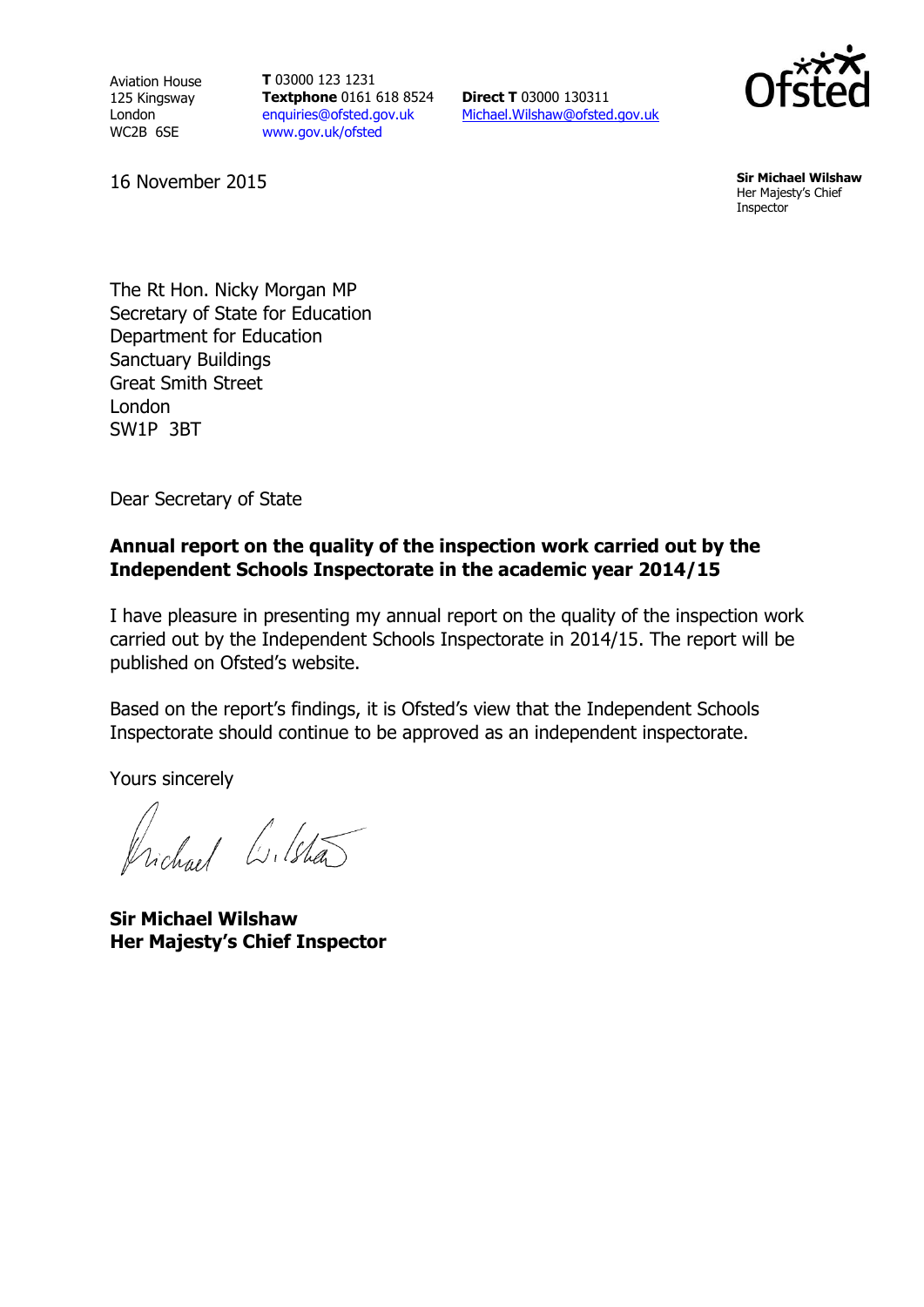

## **Annual report on the quality of the inspection work carried out by the Independent Schools Inspectorate in the academic year 2014/15**

## **Introduction**

The Independent Schools Inspectorate (ISI) is approved by the Secretary of State for Education to inspect selected registered independent schools in membership of the associations that make up the Independent Schools Council, including their registered early years provision and boarding provision.<sup>1</sup>

Under section  $107(1)$  of the Education and Skills Act 2008.<sup>2</sup> Her Maiesty's Chief Inspector (HMCI) has a duty to prepare and send a report to the Secretary of State about the inspectorates for independent schools, at intervals of no more than a year. HMCI must have regard, under section  $107(2)$ , to matters that the Secretary of State may direct about the form and contents of the report.

The Secretary of State's directions to HMCI are set out in Annex A of the 'Memorandum of understanding (MoU) for Ofsted's monitoring of the independent inspectorates for independent schools in England' (February 2015). Ofsted's monitoring of ISI's work since March 2015 was carried out in line with this memorandum of understanding. Prior to the 'MoU', the 'Protocol between Ofsted and the approved independent inspectorates' (March 2014) was in place.

# **The ISI's inspection activity for 2014/15**

ISI carried out 283 inspections during the academic year 2014/15.

### **Ofsted's monitoring of the Independent Schools Inspectorate in 2014/2015**

Her Majesty's Inspectors (HMI) and Ofsted's social care regulatory inspectors monitored 14 inspections on site and reviewed 27 published inspection reports.

### **Findings**

 $\overline{a}$ 

1. In the majority of inspections that Ofsted monitored in 2014/15, HMI observed teams of inspectors effectively scrutinising schools' arrangements to safeguard children. The independent school standards for pupils' welfare, health and safety were checked thoroughly. Reporting inspectors focused well on the effectiveness of schools' arrangements and how well staff implemented them.

[www.legislation.gov.uk/ukpga/2008/25/section/107](http://www.legislation.gov.uk/ukpga/2008/25/section/107)

 $^1$  Section 106 of the Education and Skills Act 2008, as set out in the agreement of 13 January 2015 between the Department for Education and ISI; [www.legislation.gov.uk/ukpga/2008/25/section/106](http://www.legislation.gov.uk/ukpga/2008/25/section/106)  $2$  Section 107(1) of the Education and Skills Act 2008;

 $3$  Section 107(2) of the Education and Skills Act 2008;

[www.legislation.gov.uk/ukpga/2008/25/section/107](http://www.legislation.gov.uk/ukpga/2008/25/section/107)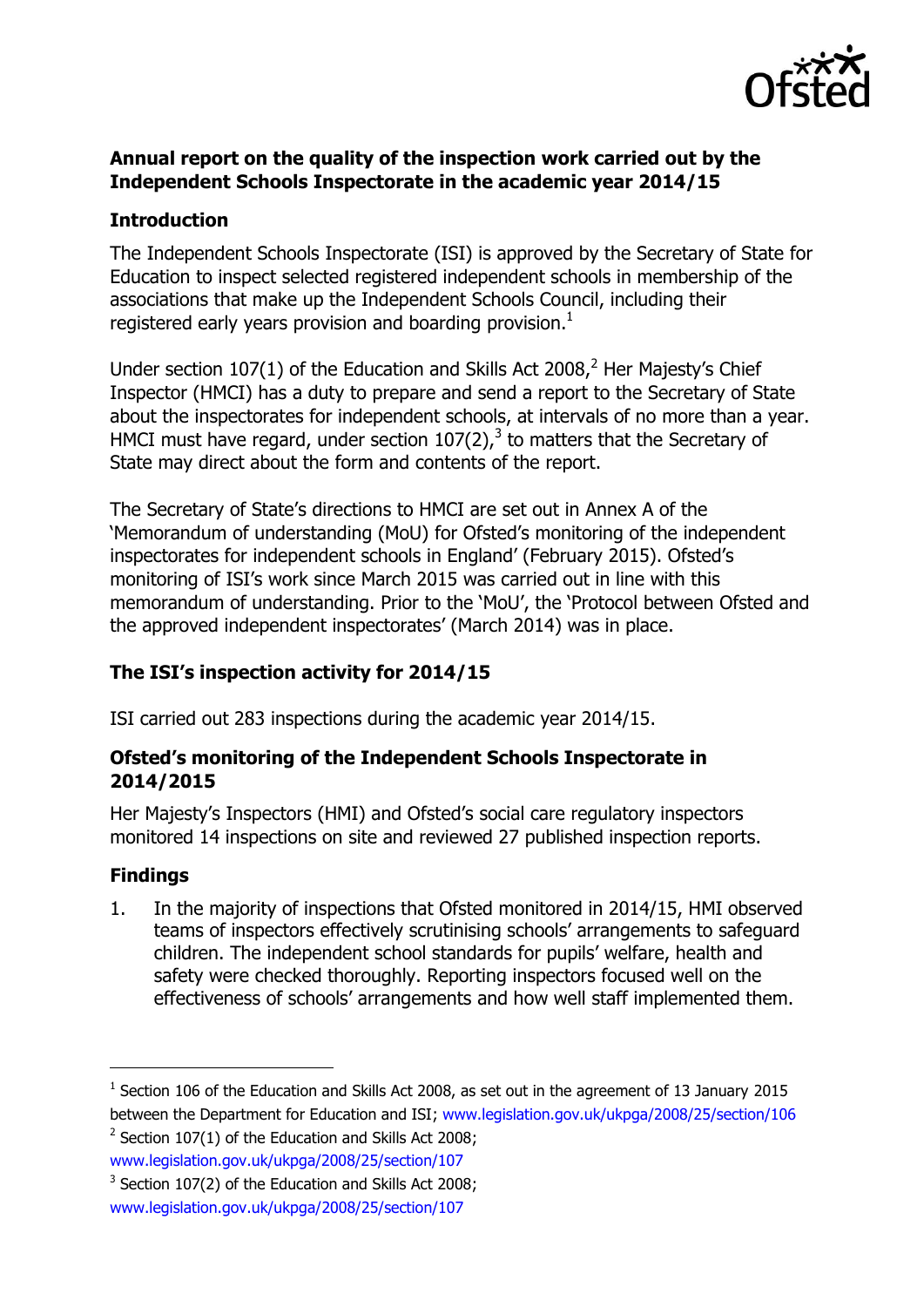

- 2. In the inspections where the teams did not do so, inspectors did not probe, record or report the effectiveness of the arrangements to safeguard children well enough. In a small number of the inspections monitored, the written evidence did not always provide a full account of the evidence gathered or clear enough evaluations of the impact on pupils' achievements or well-being. In some reports, there was an insufficient match between the text and the grade awarded. Sometimes the text in the reports could be interpreted as being contradictory.
- 3. The impact of unmet independent school standards on the grades awarded for leadership and management, governance or pupils' welfare, health and safety was not sufficiently evident in some inspection reports.<sup>4</sup> This meant that school leaders, parents and carers and other readers of the reports did not always have a clear picture of the quality of schools' work. Some inspectors had not paid sufficient attention to the inspectorate's guidance and training, and the inspectorate had not resolved the potential anomalies through its quality assurance arrangements. This remains a weakness that Ofsted reported last year.
- 4. The main findings section of reports reviewed usually set the scene well for what followed in the report and readers were left in no doubt about what the school did well or what they needed to do to put things right. Some reports explained explicitly why a higher grade was not awarded. Recommendations for further improvement and improvements since the previous inspection were written particularly clearly in some reports.
- 5. HMI and Ofsted's social care regulatory inspectors found good examples of clear reporting of schools' strengths and weaknesses. In the strongest inspections, there was a particularly close match between the grades awarded and the inspectorate's grade descriptors. References to the views of pupils and parents helped to explain clearly the quality of schools' work, and the procedures to safeguard pupils were reported particularly clearly. Reports often explained the impact of schools' work on pupils' academic performance well, including the effect on pupils who board, those with special educational needs or those who are more able. The quality of schools' provision for children in the Early Years Foundation Stage was successfully threaded through most reports.
- 6. Reporting inspectors and coordinating inspectors for early years and boarding provision were highly organised in most inspections. Arrangements to check the quality of written evidence, the challenge to inspectors at team meetings and thorough pre-inspection preparation meant that inspectors were clear about what was required and that judgements were well supported by a range of evidence.

 $\overline{a}$ 

<sup>&</sup>lt;sup>4</sup> The Education (Independent School Standards) Regulations 2014; [www.legislation.gov.uk/uksi/2014/3283/contents/made.](http://www.legislation.gov.uk/uksi/2014/3283/contents/made.)